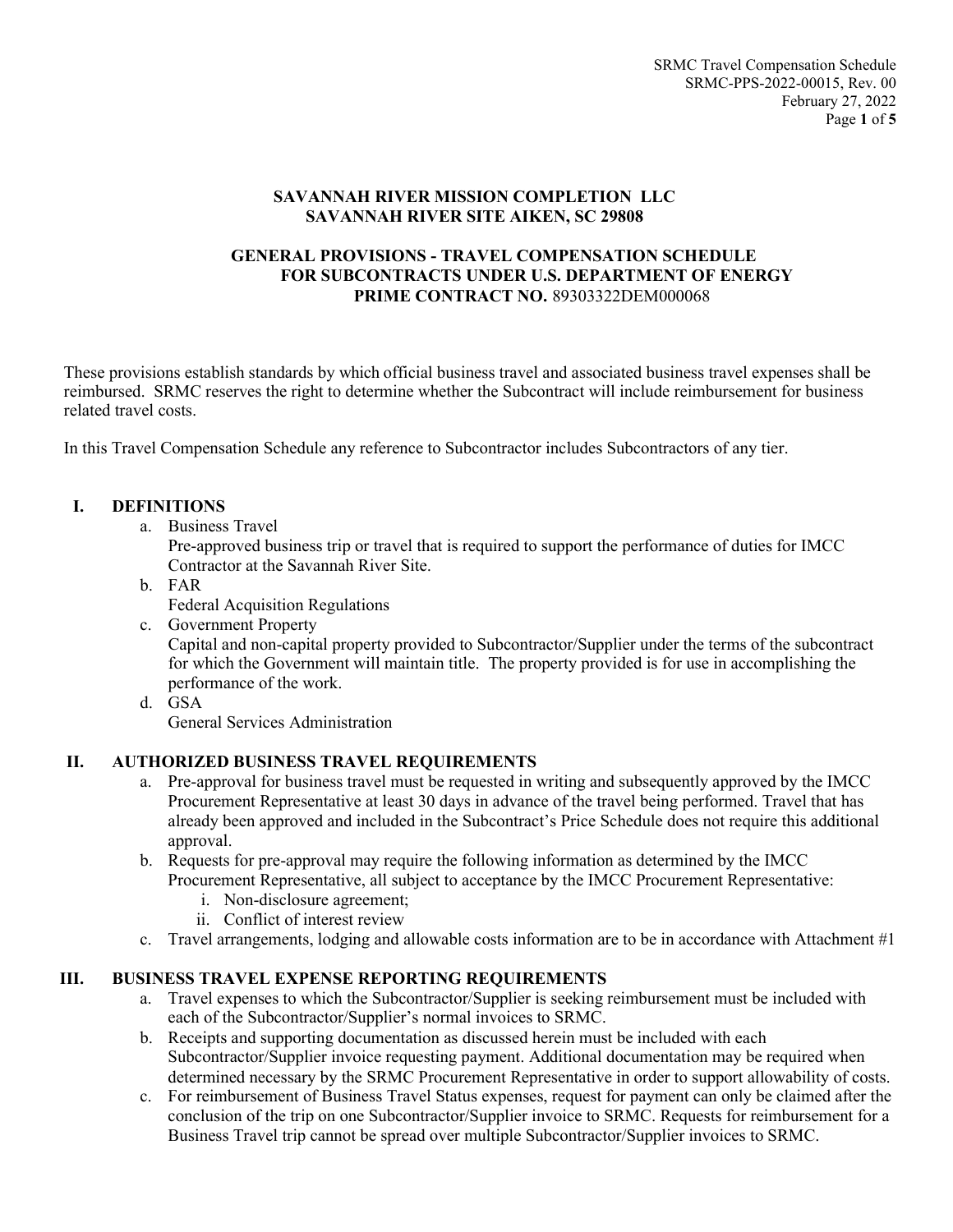## **ATTACHMENT 1**

#### **General Guidelines for Pre-Approved Business Travel Expenses**

#### **A. Airline Arrangements**

- 1. Allowable costs for air travel will be limited to the Economy/Coach class seating or lower using a non-refundable ticket. To the extent reasonable, the Subcontractor/Supplier will make use of commercial discount airfares and customary standard airfares. Airfare costs in excess of the above standard must be justified in writing and approved before travel by the SRMC Procurement Representative. **Airline receipts are required to be attached to submitted invoices**. Fee/Penalty charges incurred due to changes in airline reservations must be for a valid business reason and requires written justification.
- 2. Flight arrangements should be booked at least 14 days in advance, but no greater than 45 days from departure date to take advantage of available discounts, including nonrefundable tickets.
- 3. Chartered aircraft, including helicopters, float planes, commuter flights, and personal aircraft (private or rented) are not to be used for official business travel.
- 4. When a trip is cancelled for business purposes or through no fault of the subcontractor employee, the reimbursement will be for the ticket amount and associated fees.
- 5. If a segment of air travel is unused or canceled, the subcontractor employee is responsible for requesting a credit from the airline. A credit may be issued at the airline's discretion. It is the subcontractor employee's responsibility to claim only the cost incurred. Any cancellation/penalty fees incurred due to personal reasons are not reimbursed.

### **B. Automobile Transportation**

Rental car expenses for pre-approved business travel are allowable if the nature of the travel or the location of the business is such that the use of public transportation is not cost effective or practical, considering the traveler's time. Intermediate class vehicles or smaller are the only allowable classes unless there are 2 or more people or equipment will be transported. Larger class vehicle use must be supported with written justification. **Rental car company receipts are required to be attached to submitted invoices**. If more than one person traveled in the same vehicle, then the names of the passengers must be included in the supporting documentation to the subcontractor's invoice.

Subcontractor/Supplier Employees must decline any loss, collision damage waiver, or similar insurance provisions when renting vehicles within the continental United States of America (USA).

Personal vehicle usage is allowable and is reimbursed at the current mileage rate set by the GSA. **Subcontractor is required to include a digital map (e.g. Google Maps) as supporting documentation for the Subcontractor invoice to document the mileage driven** from the starting point to the travel destination. This reimbursement covers fuel, oil, repairs, tires, maintenance, insurance, depreciation, and other operating expenses. A Subcontractor employee who chooses to use their personal vehicle over 800 miles one way in lieu of commercial transportation for their own conveniences shall only be reimbursed for the lower of the cost of a coach air fare **or** the FTR mileage reimbursement. The supporting airfare quote must be included. The SRMC Procurement Representative reserves the right to determine reasonableness based on the mileage calculator using points of departure and destinations submitted by the Subcontractor/Supplier and where longer routes are necessitated by road or weather conditions.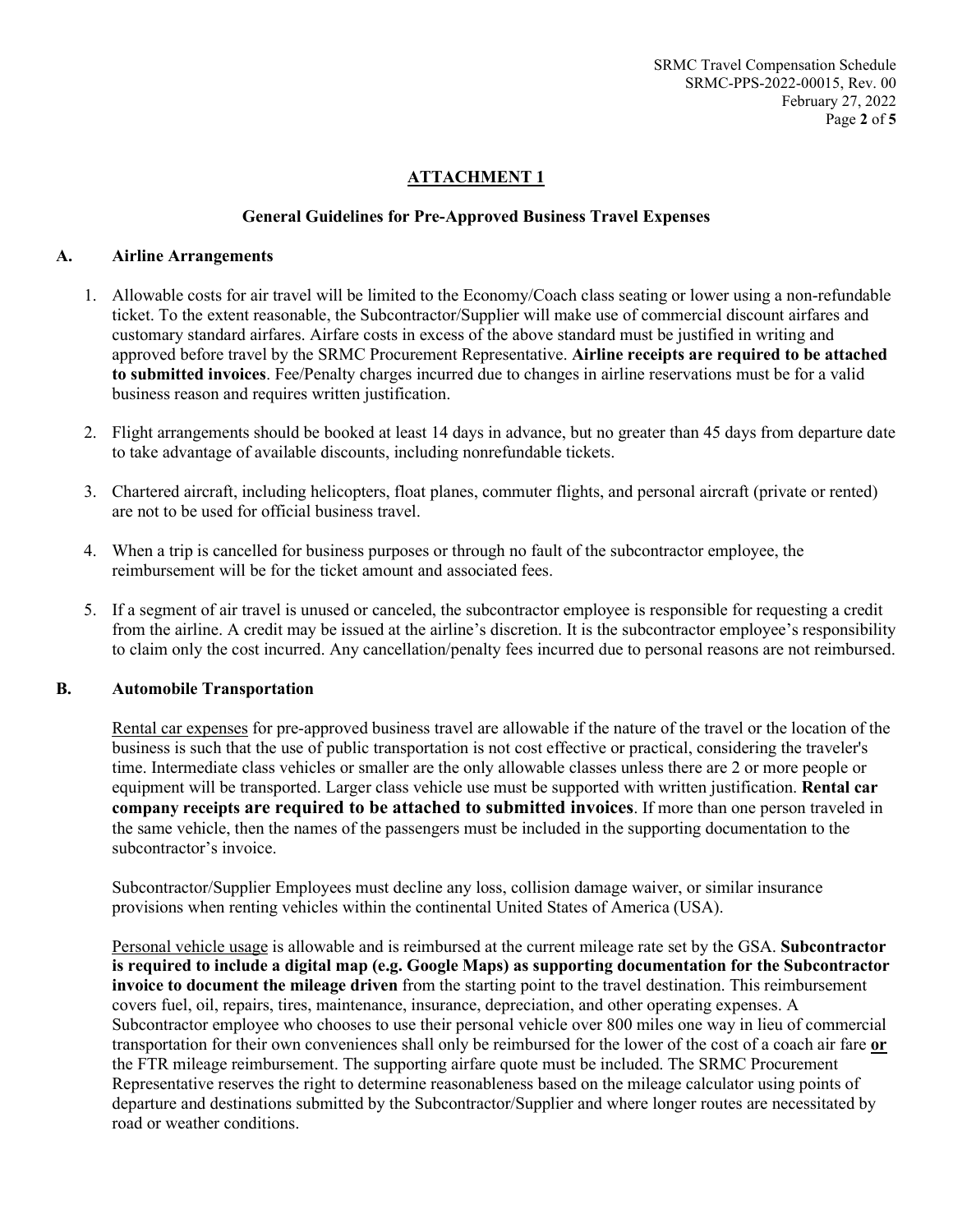When a Subcontractor/Supplier employee incurs personal auto expenditures, the reimbursement can include charges for 1) all mileage incurred for business purposes; 2) garage or parking fees for business purposes; and 3) tolls for business purposes.

Subcontractor/Supplier Employees using a personal car on pre-approved business travel must have at least statutory liability and property damage insurance on the car.

When a Subcontractor/Supplier Employees incurs personal auto expenditures, **any submitted invoice for reimbursement of expenses should include** actual charges for:

- **[a]** Mileage allowance
- **[b]** Garage and/or parking for business purposes
- **[c]** Tolls for business purposes
- **[d]** Additional mileage at locations for business purposes

Mileage reimbursement IS NOT allowed under the following conditions:

**[a]** Trips to and from the subcontractor employee's home, except to the airport for the purpose of out-of-town business travel.

**[b]** All weekend and off hour trips to and from home.

**[c]** Trips between onsite locations.

Traffic fines, parking tickets, accidents and recovery costs (i.e., towing, locksmith, etc.) are NOT reimbursable. **[a]** No matter how minor, all vehicle accidents involving personal cars, government cars, or rental cars used on company business must be reported to respective management and IMCC Procurement Representative. **[b]** If an accident occurs with a personal or rental car while on pre-approved company travel and the Subcontractor/Supplier Employee is required to pay all or part of the deductible portion of the expense, this cost may be allowable.

# **C. Lodging/Meals/Incidental Expenses (M&IE)**

Lodging - a Subcontractor/Supplier employee may be entitled to reimbursement for lodging, M&IE, and other reimbursable items for any Subcontractor/Supplier employee while on pre-approved business travel.

All lodging will be reimbursed at the lesser of actual lodging expenses or the GSA published per diem lodging rate during the period of pre-approved business travel based on the location where the Subcontractor/Supplier employee spent the night. Lodging or accommodation taxes are not included in the GSA published per diem lodging rate but are reimbursable as a separate travel expense and must be listed separately.

**An itemized bill/receipt of charges is required for all lodging and submitted with invoices**. Proof of payment is required; either as a \$0 due bill or a credit card statement.

Lodging with relatives or friends in lieu of conventional lodging is allowed. However, only M&IE will be reimbursed. Any expenses associated with lodging will not be reimbursed.

A subcontractor employee may elect to spend the night at a location closer to the airport on the last night of travel due to flight arrangements. Lodging is reimbursed based on the per diem of the city/locale where the subcontractor employee spends the night in order to be closer to the airport.

When a subcontractor employee must travel to two or more business locations on the same day involving different lodging per diem rates, the per diem used will be that of the city/locale where the subcontractor employee spends the night. If the subcontractor employee deviates from the city where business is being conducted, the subcontractor employee is responsible for all costs for airfare, lodging, meals, etc.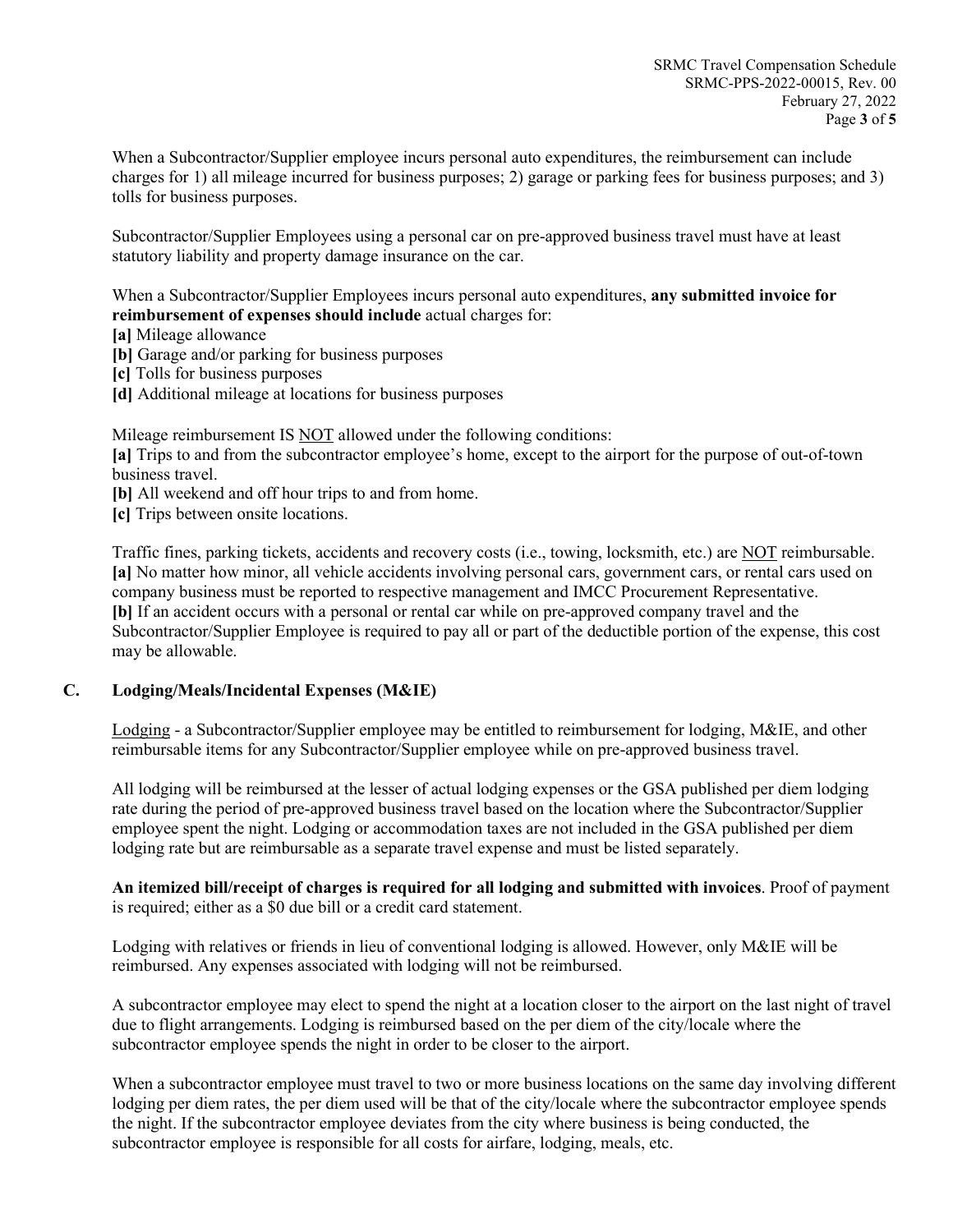Meals and Incidental Expenses (M&IE) - The M&IE rate that will be reimbursed is the GSA published M&IE rate based on the city/locale where the business is being conducted during the period of travel.

M&IE includes breakfast, lunch, and dinner. The M&IE rate on the first and last day of travel is at 75% on the GSA published rate. Any meals provided by others must be appropriately reduced per the amounts listed on the GSA Per Diem website at https://www.gsa.gov/travel/plan-book/per-diem-rates/per-diem-rates-lookup. If meals are provided on the first or last day of travel, the base amount of the M&IE will first be adjusted down to 75% then the deduction will be taken for any meal provided; however, the total amount of the meal deductions will not cause the reimbursement to be less than the incidental expense amount.

M&IE also includes fees and tips to servers, porters, bellhops, hotel maids, stewards or stewardesses, telephone calls necessary to reserve lodging or dinner reservations and all non-business calls, and laundry and dry cleaning for travel of four days or less. Laundry and dry-cleaning expenses for travel greater than four days is a separate reimbursable expense.

M&IE is reimbursable as noted below provided travel is longer than 12 hours.

Other Reimbursable Items -**Receipts are required and submitted with Subcontractor/Supplier invoices** for all items greater than \$75.00 on a purchase by purchase basis. The following costs are considered allowable travel expenses and **should be included on the Subcontractor/Supplier invoice as separate items:** 

Receipts are required for the following items, even if less than \$75.00 on a purchase by purchase basis:

- Internet fee for business use
- Supplies for presentations
- Purchase of materials and office supplies to meet business needs.
- Registration and rental fees
- Photocopies and shipping fees associated with the business trip
- Business and personal phone calls when those calls result in overage billing from the phone company or other service provider

Receipts are not required for the following items if less than \$75.00 on a purchase by purchase basis:

- Parking fees
- Gasoline
- Taxi expenses including tips
- Tolls and ferry fees
- Baggage fees
- Other miscellaneous travel expenses relevant to business travel.

**Non-Reimbursable Incidentals** Examples of incidental costs that are not reimbursable include:

- Kennel fees or pet sitting fees
- Baby-sitting fees
- Pet sitting fees
- Entertainment fees/cost (including movies in hotel rooms)
- Magazines, books, newspapers
- Home care expenses while on business travel
- Personal automobile repairs
- Insurance in excess of charges contained in basic rates for auto rental (and air travel insurance over the amount given when purchasing tickets)